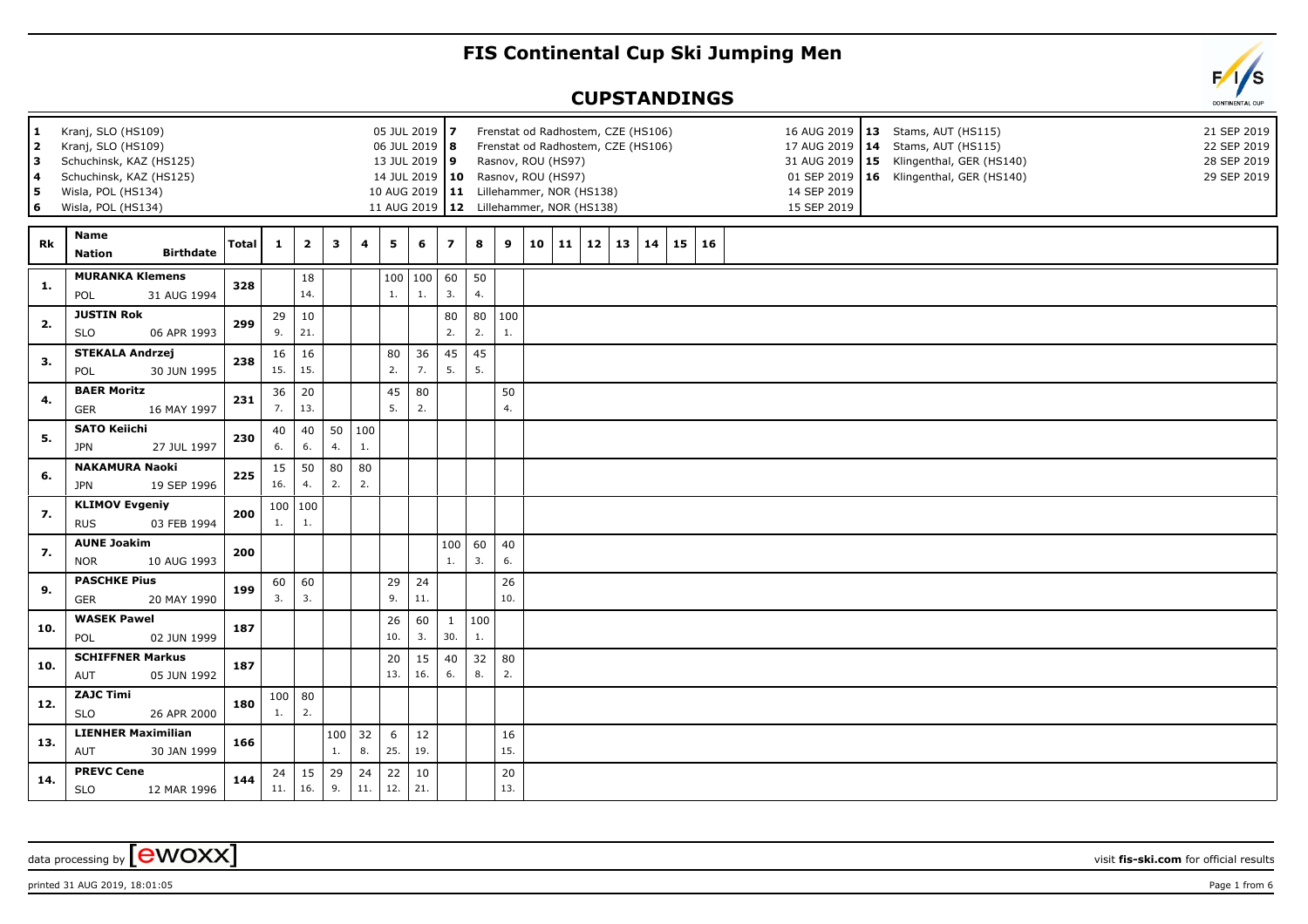| Rk  | Name<br><b>Birthdate</b><br><b>Nation</b>                | <b>Total</b> | $\mathbf{1}$          | $\overline{\mathbf{2}}$ | 3         | 4                     | 5                     | 6           | $\overline{z}$ | 8         | 9             | 10 | 11 | 12 | 13 | 14 | 15 | 16 |  |
|-----|----------------------------------------------------------|--------------|-----------------------|-------------------------|-----------|-----------------------|-----------------------|-------------|----------------|-----------|---------------|----|----|----|----|----|----|----|--|
| 15. | <b>PRESECNIK Jernej</b><br><b>SLO</b><br>18 JAN 2002     | 143          | 12.                   | $22 \mid 13$<br>18.     | 40<br>6.  | $\overline{3}$<br>28. | 15<br>16.             | 16<br>15.   | 22<br>12.      |           | $12\,$<br>19. |    |    |    |    |    |    |    |  |
| 15. | <b>ROTH Luca</b><br>14 APR 2000<br>GER                   | 143          | 18<br>14.             | $\overline{2}$<br>29.   | 45<br>5.  | 50<br>4.              | 14<br>17.             | 14<br>17.   |                |           |               |    |    |    |    |    |    |    |  |
| 17. | <b>SAKALA Filip</b><br><b>CZE</b><br>21 MAY 1996         | 137          |                       |                         |           |                       | $\overline{2}$<br>29. |             | 50<br>4.       | 40<br>6.  | 45<br>5.      |    |    |    |    |    |    |    |  |
| 18. | <b>ERIKSEN Sander Vossan</b><br>29 DEC 2000<br>NOR       | 126          |                       |                         | 9<br>22.  | 40<br>6.              | 40<br>6.              | 26<br>10.   |                |           | 11<br>20.     |    |    |    |    |    |    |    |  |
| 19. | <b>TOCHIMOTO Shohei</b><br><b>JPN</b><br>21 DEC 1989     | 123          | 18.                   | $13 \mid 29$<br>9.      | 36<br>7.  | 45<br>5.              |                       |             |                |           |               |    |    |    |    |    |    |    |  |
| 20. | <b>ZNISZCZOL Aleksander</b><br>08 MAR 1994<br>POL        | 119          | 19.                   | $12 \mid 26$<br>10.     |           |                       | 36<br>7.              | 45<br>5.    |                |           |               |    |    |    |    |    |    |    |  |
| 21. | <b>LEITNER Clemens</b><br>AUT<br>07 NOV 1998             | 115          | 9<br>22.              | 32<br>8.                |           |                       | 50<br>4.              |             |                |           | 24<br>11.     |    |    |    |    |    |    |    |  |
| 22. | <b>RAIMUND Philipp</b><br>GER<br>23 JUN 2000             | 101          | 5<br>26.              | $\overline{4}$<br>27.   |           |                       | 60<br>3.              | 32<br>8.    |                |           |               |    |    |    |    |    |    |    |  |
| 23. | <b>TROFIMOV Roman Serge</b><br>19 NOV 1989<br><b>RUS</b> | 100          |                       |                         |           |                       | 32<br>8.              | 32<br>8.    |                |           | 36<br>7.      |    |    |    |    |    |    |    |  |
| 24. | <b>WOHLGENANNT Ulrich</b><br>AUT<br>01 AUG 1994          | 95           |                       |                         | 11<br>20. | 29<br>9.              | 11<br>20.             |             | 11<br>20.      | 18<br>14. | 15<br>16.     |    |    |    |    |    |    |    |  |
| 24. | <b>KOT Maciej</b><br>09 JUN 1991<br>POL                  | 95           | 50<br>4.              | 45<br>5.                |           |                       |                       |             |                |           |               |    |    |    |    |    |    |    |  |
| 26. | <b>CHOI Heung Chul</b><br>KOR<br>03 DEC 1981             | 92           |                       |                         | 32<br>8.  | 60<br>3.              |                       |             |                |           |               |    |    |    |    |    |    |    |  |
| 27. | <b>BUSKUM Andreas Graner</b><br>05 JUN 1996<br>NOR       | 91           | $\overline{4}$<br>27. | $\vert$ 11<br>20.       |           |                       | 24<br>11.             | 20<br>13.   |                |           | 32<br>8.      |    |    |    |    |    |    |    |  |
| 28. | <b>PREVC Peter</b><br><b>SLO</b><br>20 SEP 1992          | 81           | 45<br>5.              | 36<br>7.                |           |                       |                       |             |                |           |               |    |    |    |    |    |    |    |  |
| 29. | <b>ITO Masamitsu</b><br>JPN<br>27 FEB 1998               | 80           |                       |                         |           |                       |                       | 24<br>$11.$ | 32<br>8.       | 24<br>11. |               |    |    |    |    |    |    |    |  |
| 30. | <b>TKACHENKO Sergey</b><br>08 JUN 1999<br>KAZ            | 76           |                       |                         | 60<br>3.  | 16<br>15.             |                       |             |                |           |               |    |    |    |    |    |    |    |  |
| 31. | <b>RAINER Stefan</b><br>AUT<br>15 AUG 1999               | 72           |                       |                         | 26<br>10. | 14<br>17.             |                       |             | 20<br>13.      | 12<br>19. |               |    |    |    |    |    |    |    |  |
| 32. | <b>KOZISEK Cestmir</b><br>CZE<br>09 NOV 1991             | 66           |                       |                         |           |                       | 16<br>15.             | 50<br>4.    |                |           |               |    |    |    |    |    |    |    |  |
| 33. | <b>DESCHWANDEN Gregor</b><br>SUI<br>27 FEB 1991          | 65           |                       |                         |           |                       |                       | 3<br>28.    | 26<br>$10.$    | 36<br>7.  |               |    |    |    |    |    |    |    |  |

printed 31 AUG 2019, 18:01:05 Page 2 from 6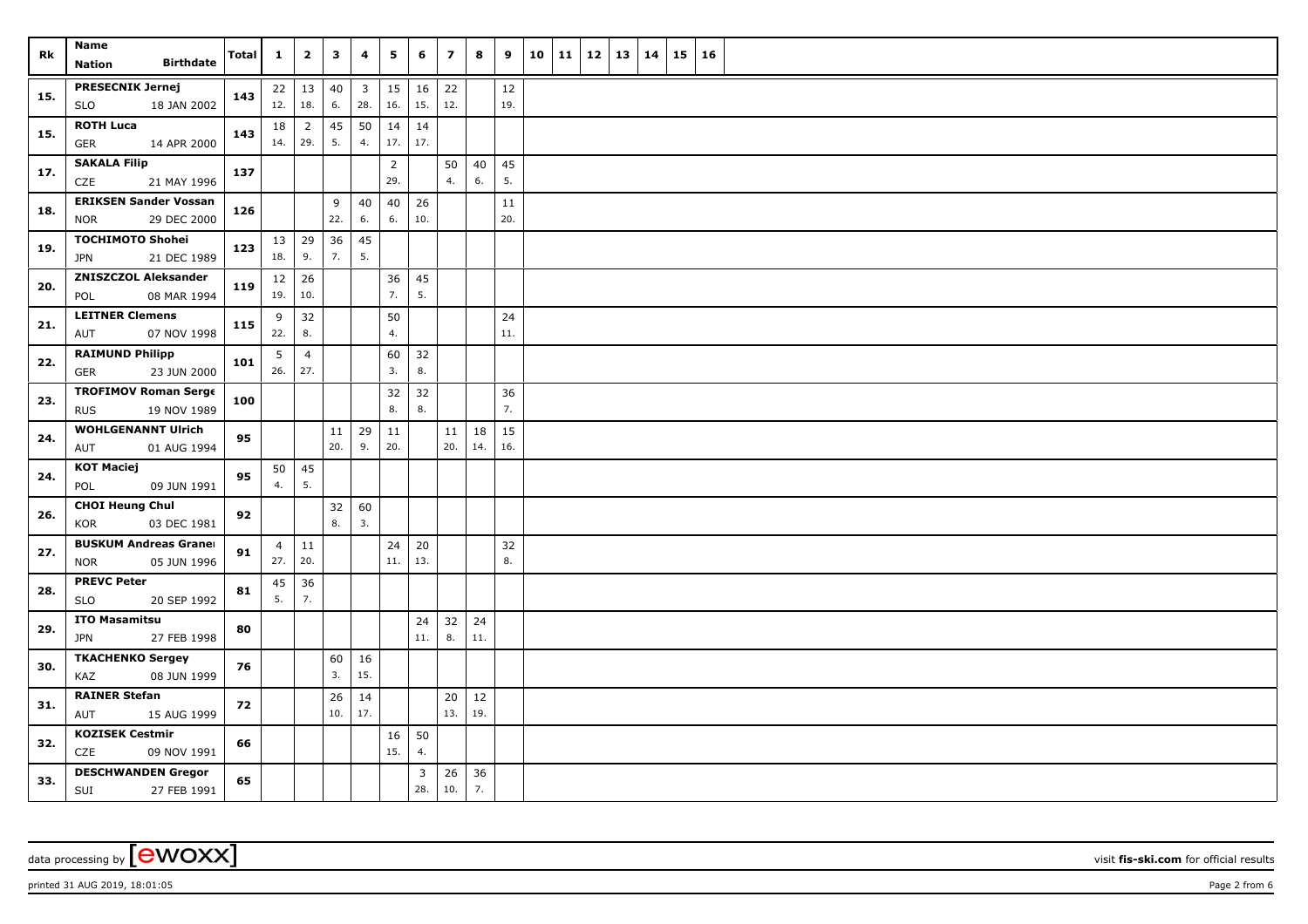| Rk  | <b>Name</b>                                              | Total | $\mathbf{1}$ | $\overline{\mathbf{2}}$ | $\mathbf{3}$          | 4         | 5                     | 6         | $\overline{\phantom{a}}$ | 8                | 9                     | 10 | $11 \mid 12$ | 13   14 | 15 16 |  |
|-----|----------------------------------------------------------|-------|--------------|-------------------------|-----------------------|-----------|-----------------------|-----------|--------------------------|------------------|-----------------------|----|--------------|---------|-------|--|
|     | <b>Birthdate</b><br><b>Nation</b>                        |       |              |                         |                       |           |                       |           |                          |                  |                       |    |              |         |       |  |
| 34. | <b>KALINICHENKO Vitaliy</b><br>09 AUG 1993<br><b>UKR</b> | 61    |              |                         | 14<br>17.             | 26<br>10. | 9<br>22.              | 12<br>19. |                          |                  |                       |    |              |         |       |  |
| 35. | <b>HULA Stefan</b><br>29 SEP 1986<br>POL                 | 60    |              |                         |                       |           |                       |           |                          |                  | 60<br>3.              |    |              |         |       |  |
| 36. | <b>MOERTH Claudio</b><br>27 OCT 2000<br>AUT              | 58    |              |                         |                       |           |                       |           | 29<br>9.                 | 29<br>9.         |                       |    |              |         |       |  |
| 37. | <b>JELAR Ziga</b><br>SLO<br>22 OCT 1997                  | 54    | 32<br>8.     | 22<br>12.               |                       |           |                       |           |                          |                  |                       |    |              |         |       |  |
|     |                                                          |       |              |                         |                       |           |                       |           |                          |                  |                       |    |              |         |       |  |
| 38. | <b>HAAGEN David</b><br>AUT<br>06 APR 2002                | 52    |              | 6<br>25.                |                       |           | $\overline{7}$<br>24. | 5<br>26.  | 12<br>19.                | 22<br>12.        |                       |    |              |         |       |  |
| 39. | <b>HUBER Stefan</b><br>08 MAR 1994<br>AUT                | 51    |              |                         |                       |           | 5<br>26.              | 40<br>6.  |                          |                  | 6<br>25.              |    |              |         |       |  |
| 40. | <b>JUROSZEK Kacper</b><br>05 JUN 2001<br>POL             | 50    |              |                         |                       |           |                       | 13<br>18. | 24<br>11.                | 13<br>18.        |                       |    |              |         |       |  |
|     | <b>PURTOV Mikhail</b>                                    |       |              |                         | 16                    | 20        |                       | 9         |                          |                  |                       |    |              |         |       |  |
| 41. | <b>RUS</b><br>28 MAY 2002                                | 45    |              |                         | 15.                   | 13.       |                       | 22.       |                          |                  |                       |    |              |         |       |  |
| 42. | <b>SOUKUP Matthew</b><br>CAN<br>31 AUG 1997              | 44    |              |                         |                       |           |                       |           | 36<br>7.                 | 8<br>$\vert$ 23. |                       |    |              |         |       |  |
| 43. | <b>RINGEN Sondre</b><br>09 OCT 1996<br><b>NOR</b>        | 40    |              |                         | $\overline{4}$<br>27. | 36<br>7.  |                       |           |                          |                  |                       |    |              |         |       |  |
|     | <b>LANISEK Anze</b>                                      |       | 14           | 26                      |                       |           |                       |           |                          |                  |                       |    |              |         |       |  |
| 43. | 20 APR 1996<br><b>SLO</b>                                | 40    | 17.          | 10.                     |                       |           |                       |           |                          |                  |                       |    |              |         |       |  |
| 45. | <b>NIZNIK Adam</b><br>07 OCT 2002<br>POL                 | 36    |              |                         |                       |           | 18<br>14.             | 18<br>14. |                          |                  |                       |    |              |         |       |  |
| 46. | <b>NIETZEL Justin</b><br>17 SEP 1997<br>GER              | 35    |              |                         | 24<br>11.             | 11<br>20. |                       |           |                          |                  |                       |    |              |         |       |  |
|     | <b>SAETHER Rishi</b>                                     |       |              |                         |                       |           |                       |           | $\overline{7}$           | 26               | $\overline{2}$        |    |              |         |       |  |
| 46. | 08 JAN 1997<br><b>NOR</b>                                | 35    |              |                         |                       |           |                       |           | 24.                      | 10.              | 29.                   |    |              |         |       |  |
| 48. | <b>HOLIK Frantisek</b><br>CZE<br>23 OCT 1998             | 34    |              |                         |                       |           |                       |           | 14<br>17.                | 16<br> 15.       | $\overline{4}$<br>27. |    |              |         |       |  |
| 49. | <b>HOFFMANN Felix</b><br><b>GER</b><br>14 OCT 1997       | 31    | 11<br>20.    | $\overline{7}$<br>24.   |                       |           | $\overline{3}$<br>28. |           |                          |                  | 10<br>21.             |    |              |         |       |  |
| 50. | <b>RUPITSCH Markus</b><br>AUT<br>08 NOV 1997             | 29    |              |                         |                       |           |                       |           |                          |                  | 29<br>9.              |    |              |         |       |  |
|     | <b>FUCHS Tim</b>                                         |       |              |                         |                       | 15        |                       |           |                          |                  | 5                     |    |              |         |       |  |
| 51. | GER<br>03 AUG 1997                                       | 28    |              |                         | 8<br>23.              | 16.       |                       |           |                          |                  | 26.                   |    |              |         |       |  |
| 51. | <b>MUMINOV Sabirzhan</b><br>KAZ<br>16 APR 1994           | 28    |              |                         | 18<br>14.             | 10<br>21. |                       |           |                          |                  |                       |    |              |         |       |  |

printed 31 AUG 2019, 18:01:05 Page 3 from 6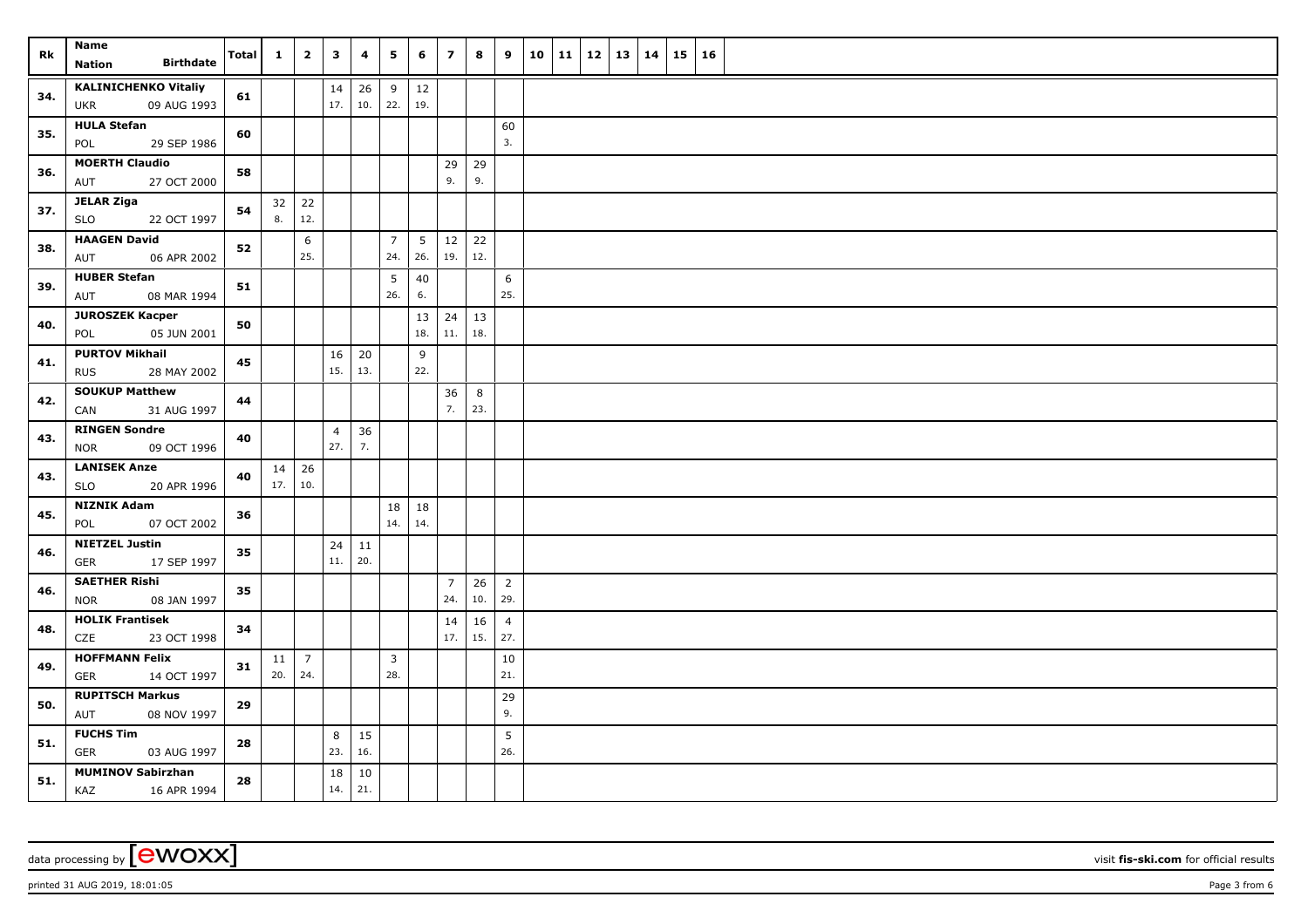| Rk  | Name<br><b>Birthdate</b>                                 | Total      | $\mathbf{1}$ | $\overline{2}$          | $\overline{\mathbf{3}}$ | 4                     | 5                     | 6                     | $\overline{7}$ | 8         | 9         | 10   11 | 12   13   14 |  | $15 \vert$ | 16 |  |
|-----|----------------------------------------------------------|------------|--------------|-------------------------|-------------------------|-----------------------|-----------------------|-----------------------|----------------|-----------|-----------|---------|--------------|--|------------|----|--|
|     | Nation                                                   |            |              |                         |                         |                       |                       |                       |                |           |           |         |              |  |            |    |  |
| 53. | <b>MOERTH Francisco</b><br>09 JUL 1999<br>AUT            | 27         |              |                         | 5<br>26.                | 22<br>12.             |                       |                       |                |           |           |         |              |  |            |    |  |
| 53. | <b>BARTOL Tilen</b><br>17 APR 1997<br><b>SLO</b>         | 27         | 26<br>10.    | $\mathbf{1}$<br>30.     |                         |                       |                       |                       |                |           |           |         |              |  |            |    |  |
| 53. | <b>VETELAINEN Jonne</b><br>12 JUL 2000<br>FIN            | $27$       |              |                         |                         |                       |                       |                       | 16<br>15.      | 11<br>20. |           |         |              |  |            |    |  |
|     | <b>HAUSWIRTH Sandro</b>                                  |            |              |                         |                         |                       |                       |                       |                |           |           |         |              |  |            |    |  |
| 53. | SUI<br>29 AUG 2000                                       | 27         |              |                         |                         |                       |                       | $\overline{4}$<br>27. | 13<br>18.      | 10<br>21. |           |         |              |  |            |    |  |
| 57. | <b>MARUSIAK Yevhen</b><br>16 MAR 2000<br><b>UKR</b>      | 26         |              |                         | 22<br>12.               | $\overline{4}$<br>27. |                       |                       |                |           |           |         |              |  |            |    |  |
| 57. | <b>CHOI Seou</b><br>KOR<br>03 DEC 1982                   | 26         |              |                         | $\overline{7}$<br>24.   | $\overline{7}$<br>24. | $\overline{4}$<br>27. | 8<br>23.              |                |           |           |         |              |  |            |    |  |
| 59. | <b>HAARE Anders</b>                                      | ${\bf 25}$ |              |                         |                         |                       | 10                    | -1                    |                |           | 14        |         |              |  |            |    |  |
|     | 07 DEC 1999<br><b>NOR</b>                                |            |              |                         |                         |                       | 21.                   | 30.                   |                |           | 17.       |         |              |  |            |    |  |
| 60. | <b>MAKSIMOCHKIN Mikhail</b><br><b>RUS</b><br>29 AUG 1993 | 24         |              |                         |                         |                       |                       | 6<br>25.              |                |           | 18<br>14. |         |              |  |            |    |  |
|     | <b>GERISCH Tom</b>                                       |            |              |                         |                         |                       |                       |                       |                |           |           |         |              |  |            |    |  |
| 60. | <b>GER</b><br>04 JUL 2001                                | 24         |              |                         |                         |                       |                       |                       | 15<br>16.      | 9<br>22.  |           |         |              |  |            |    |  |
| 62. | <b>PETER Dominik</b>                                     | 23         | 20           | $\overline{\mathbf{3}}$ |                         |                       |                       |                       |                |           |           |         |              |  |            |    |  |
|     | SUI<br>30 MAY 2001                                       |            | 13.          | 28.                     |                         |                       |                       |                       |                |           |           |         |              |  |            |    |  |
| 63. | <b>IWASA Yuken</b><br>JPN<br>02 JUL 1999                 | 22         |              | $5\overline{)}$<br>26.  | 15<br>16.               | $\overline{2}$<br>29. |                       |                       |                |           |           |         |              |  |            |    |  |
| 63. | KOMABA Shinya<br><b>JPN</b><br>23 JAN 1996               | 22         |              |                         |                         |                       |                       |                       |                |           | 22<br>12. |         |              |  |            |    |  |
|     | <b>HAFNAR Mark</b>                                       |            |              |                         |                         |                       |                       |                       | $\overline{2}$ | 20        |           |         |              |  |            |    |  |
| 63. | 11 APR 2002<br><b>SLO</b>                                | 22         |              |                         |                         |                       |                       |                       | 29.            | 13.       |           |         |              |  |            |    |  |
| 66. | <b>BRESADOLA Giovanni</b><br>17 FEB 2001<br>ITA          | 21         |              |                         |                         |                       |                       |                       | 6<br>25.       | 15<br>16. |           |         |              |  |            |    |  |
|     | <b>SELL Adrian</b>                                       |            |              |                         | $12\,$                  | 9                     |                       |                       |                |           |           |         |              |  |            |    |  |
| 66. | GER<br>28 APR 1998                                       | 21         |              |                         | 19.                     | 22.                   |                       |                       |                |           |           |         |              |  |            |    |  |
| 66. | <b>WEIGEL Cedrik</b><br>GER<br>15 DEC 1998               | 21         |              |                         | $\mathbf{3}$<br>28.     | 18<br>14.             |                       |                       |                |           |           |         |              |  |            |    |  |
| 69. | <b>REISENAUER Janni</b>                                  | 20         |              |                         | 20                      |                       |                       |                       |                |           |           |         |              |  |            |    |  |
|     | AUT<br>07 NOV 1997                                       |            |              |                         | 13.                     |                       |                       |                       |                |           |           |         |              |  |            |    |  |
| 69. | <b>SEMENIC Anze</b><br><b>SLO</b><br>01 AUG 1993         | 20         | 6<br>25.     | 14<br>17.               |                         |                       |                       |                       |                |           |           |         |              |  |            |    |  |
| 69. | <b>SCHULER Andreas</b><br>SUI<br>30 DEC 1995             | ${\bf 20}$ | 8<br>23.     | 12<br>19.               |                         |                       |                       |                       |                |           |           |         |              |  |            |    |  |

printed 31 AUG 2019, 18:01:05 Page 4 from 6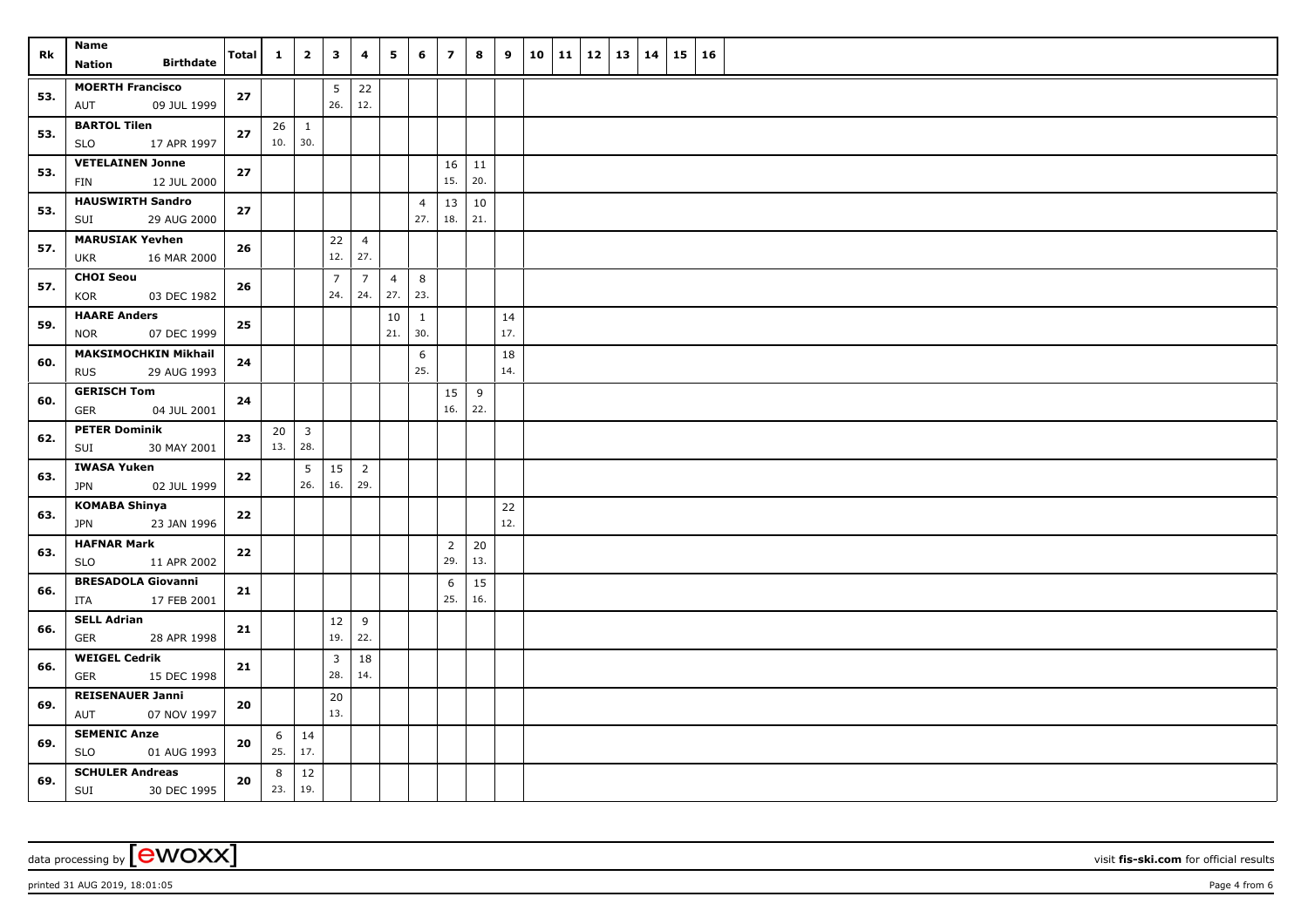| Rk  | <b>Name</b>                                               | Total | $\mathbf{1}$                   | $\overline{2}$ | $\overline{\mathbf{3}}$ | 4                   | 5         | 6              | $\overline{z}$ | 8                     | 9         | 10 | $11 \mid 12 \mid 13 \mid 14$ |  | $15 \vert$ | 16 |  |
|-----|-----------------------------------------------------------|-------|--------------------------------|----------------|-------------------------|---------------------|-----------|----------------|----------------|-----------------------|-----------|----|------------------------------|--|------------|----|--|
|     | <b>Birthdate</b><br><b>Nation</b>                         |       |                                |                |                         |                     |           |                |                |                       |           |    |                              |  |            |    |  |
| 72. | <b>SEIDL Fabian</b><br>23 JUN 1997<br>GER                 | 19    |                                |                | $11\,$<br>20.           | 8<br>23.            |           |                |                |                       |           |    |                              |  |            |    |  |
|     | <b>CONTAMINE Mathis</b>                                   |       |                                |                |                         |                     |           |                | 18             |                       |           |    |                              |  |            |    |  |
| 73. | 14 SEP 2001<br><b>FRA</b>                                 | 18    |                                |                |                         |                     |           |                | 14.            |                       |           |    |                              |  |            |    |  |
| 74. | <b>BJOERENG Joacim Oeder</b><br><b>NOR</b><br>14 DEC 1995 | 15    |                                |                |                         |                     |           |                | 10<br>21.      | 5<br>26.              |           |    |                              |  |            |    |  |
| 74. | <b>VILLUMSTAD Fredrik</b>                                 | 15    |                                | 8              |                         |                     |           | $\overline{7}$ |                |                       |           |    |                              |  |            |    |  |
|     | <b>NOR</b><br>21 MAR 1999                                 |       |                                | 23.            |                         |                     |           | 24.            |                |                       |           |    |                              |  |            |    |  |
| 76. | <b>VASKUL Andrii</b><br>01 APR 1999<br><b>UKR</b>         | 14    |                                |                | 13<br>18.               | $\mathbf{1}$<br>30. |           |                |                |                       |           |    |                              |  |            |    |  |
| 76. | <b>GASIENICA Patrick</b><br><b>USA</b><br>28 NOV 1998     | 14    |                                |                |                         |                     |           |                |                | 14<br>17.             |           |    |                              |  |            |    |  |
| 78. | <b>MAERKL Kilian</b><br>10 APR 2000<br>GER                | 13    |                                |                |                         |                     |           |                |                |                       | 13<br>18. |    |                              |  |            |    |  |
|     | <b>MYHREN Mats Bjerke</b>                                 |       |                                |                |                         | 13                  |           |                |                |                       |           |    |                              |  |            |    |  |
| 78. | 23 SEP 1997<br><b>NOR</b>                                 | 13    |                                |                |                         | 18.                 |           |                |                |                       |           |    |                              |  |            |    |  |
| 78. | <b>WESTERHEIM Oscar P</b><br>03 JAN 1996<br><b>NOR</b>    | 13    |                                |                |                         |                     | 13<br>18. |                |                |                       |           |    |                              |  |            |    |  |
|     | <b>LISSO Justin</b>                                       |       |                                |                |                         |                     | 12        |                |                |                       |           |    |                              |  |            |    |  |
| 81. | GER<br>12 DEC 1999                                        | 12    |                                |                |                         |                     | 19.       |                |                |                       |           |    |                              |  |            |    |  |
| 81. | <b>HOFER Thomas</b><br>AUT<br>28 JAN 1996                 | 12    |                                |                |                         | $12\,$<br>19.       |           |                |                |                       |           |    |                              |  |            |    |  |
| 81. | <b>PILCH Tomasz</b><br>POL<br>20 OCT 2000                 | 12    | $\overline{\mathbf{3}}$<br>28. |                |                         |                     | 9<br>22.  |                |                |                       |           |    |                              |  |            |    |  |
| 84. | <b>KYTOSAHO Niko</b>                                      | 10    | $\mathbf{1}$<br>30.            | 9<br>22.       |                         |                     |           |                |                |                       |           |    |                              |  |            |    |  |
|     | 18 DEC 1999<br>FIN                                        |       |                                |                |                         |                     |           |                |                |                       |           |    |                              |  |            |    |  |
| 84. | <b>NAZAROV Mikhail</b><br><b>RUS</b><br>14 OCT 1994       | 10    | 10<br>21.                      |                |                         |                     |           |                |                |                       |           |    |                              |  |            |    |  |
| 86. | <b>TOROK Eduard</b>                                       | 9     |                                |                |                         |                     |           |                |                |                       | 9<br>22.  |    |                              |  |            |    |  |
|     | HUN<br>02 MAY 1997                                        |       |                                |                |                         |                     |           |                |                |                       |           |    |                              |  |            |    |  |
| 86. | <b>MODRICKER Quirin</b><br>25 MAY 2001<br>GER             | 9     |                                |                |                         |                     |           |                | 9<br>22.       |                       |           |    |                              |  |            |    |  |
| 86. | <b>OSTERC Aljaz</b>                                       | 9     |                                |                |                         |                     |           |                | 8              | 1                     |           |    |                              |  |            |    |  |
|     | <b>SLO</b><br>02 MAR 1999                                 |       |                                |                |                         |                     |           |                | 23.            | 30.                   |           |    |                              |  |            |    |  |
| 86. | <b>STEINER Maximilian</b><br>AUT<br>04 MAY 1996           | 9     |                                |                |                         |                     |           |                | 5<br>26.       | $\overline{4}$<br>27. |           |    |                              |  |            |    |  |
| 90. | <b>URLAUB Andrew</b><br><b>USA</b><br>12 APR 2001         | 8     |                                |                |                         |                     |           |                |                |                       | 8<br>23.  |    |                              |  |            |    |  |

printed 31 AUG 2019, 18:01:05 **Page 5** from 6